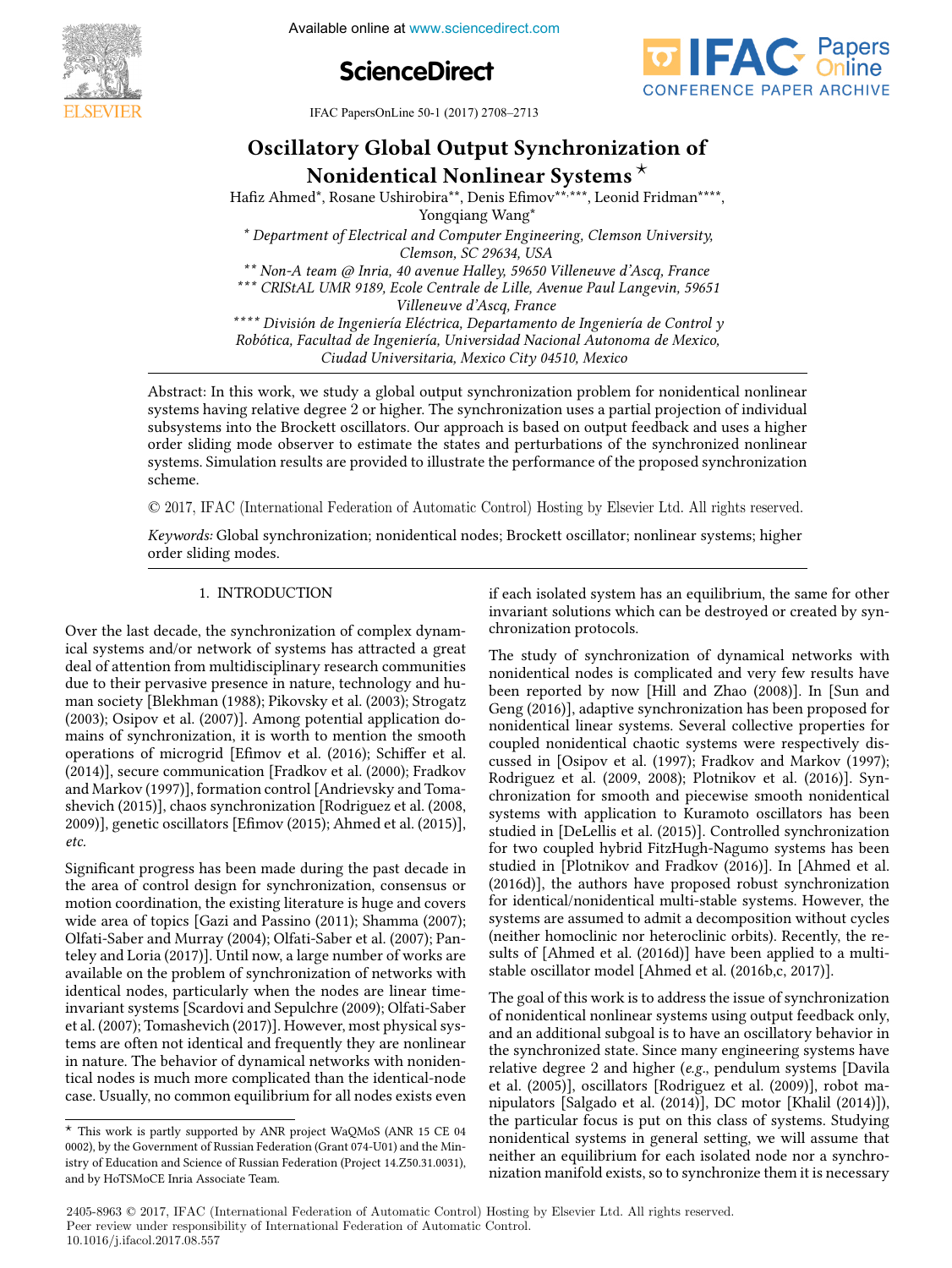to apply a feedback transformation [Khalil (2014)] that projects all subsystems to a common dynamics that can be synchronized next. In this work, the Brockett oscillator model is selected for this purpose. This is motivated by a global synchronization control recently proposed for such systems in [Ahmed et al. (2016c)]. Then higher order sliding mode observer is applied to estimate the unmeasurable states and perturbations using the idea presented in [Fridman et al. (2008)]. In short, the main idea is to compensate the nonlinearities of individual systems followed by a nonlinear injection converting some parts of the systems into the Brockett oscillator form. The only restriction is that the individual systems should have relative degree 2 or higher (see Appendix for the definition), but most of the popular oscillator models satisfy this criteria if the output signal is properly selected.

The rest of the article is organized as follows: Section 2 gives the problem statement followed by the synchronizing control design in Section 3. In Section 4, numerical simulation results are given and finally Section 5 concludes this article. Preliminaries on relative degree and a summary of the result of [Ahmed et al. (2016c)] can be found in the Appendix.

#### 2. PROBLEM STATEMENT

The following family of affine controls nonlinear systems is considered in this work for  $i = \overline{1, N}$  with  $N > 1$ :

$$
\begin{aligned} \dot{x}_i &= f_i(x_i) + g_i(x_i)u_i, \\ y_i &= h_i(x_i), \end{aligned} \tag{1}
$$

where  $x_i \in \mathbb{R}^{n_i}$  is the state,  $u_i \in \mathbb{R}$   $(u_i : \mathbb{R}_+ \to \mathbb{R}$  is locally essentially bounded and measurable signal) is the input,  $y_i \in \mathbb{R}$  is the output;  $f_i : \mathbb{R}^{n_i} \to \mathbb{R}^{n_i}$ ,  $h_i : \mathbb{R}^{n_i} \to \mathbb{R}$  and  $g_i: \mathbb{R}^{n_i} \to \mathbb{R}^{n_i}$  are sufficiently smooth functions. Denote the augmented state vector of (1) as  $x=[x_1^T,\ldots,x_N^T]^T\in\mathbb{R}^n$  with  $n = \sum_{i=1}^{N} n_i, y = [y_1, \ldots, y_N]^T \in \mathbb{R}^N$  as the augmented output, and  $u = [u_1, \ldots, u_N]^T \in \mathbb{R}^N$  as the augmented input. The relative degree condition (see Appendix) imposed on system (1) is summarized by the following assumptions:

*Assumption 1.* For all  $i = \overline{1, N}$ , the systems in (1) have global relative degree  $r_i \in [2, n_i]$  and globally defined normal form [Marino and Tomei (1996)].

Under this assumption, for each subsystem in (1) there is a diffeomorphic transformation of coordinates  $T_i : \mathbb{R}^n \to \mathbb{R}^n$ such that [Marino and Tomei (1996); Khalil (2014)]:

$$
\begin{bmatrix} \eta_i \\ \xi_i \end{bmatrix} = T_i(x_i),
$$

where  $\xi_i \in \mathbb{R}^{r_i}$  and  $\eta_i \in \mathbb{R}^{n_i - r_i}$  are new components of the state, and for all  $i = \overline{1, N}$  the  $i^{\text{th}}$  subsystem of (1) can be represented in the normal form:

$$
\dot{\eta}_i = \varphi_i(\eta_i, \xi_i),\tag{2}
$$

$$
\dot{\xi}_i = A_{r_i} \xi_i + b_{r_i} [\alpha_i(\xi_i) + \beta_i(\xi_i) u_i],
$$
\n
$$
y_i = c_{r_i} \xi_i,
$$
\n(3)

where  $\varphi_i : \mathbb{R}^{n_i} \to \mathbb{R}^{n_i}$ ,  $\alpha_i : \mathbb{R}^{n_i} \to \mathbb{R}$  and  $\beta_i : \mathbb{R}^{n_i} \to \mathbb{R}$  are smooth functions,  $\beta_i$  is separated from zero, and

$$
A_{r_i} = \begin{bmatrix} 0 & 1 & 0 & \ldots & 0 & 0 \\ 0 & 0 & 1 & \ldots & 0 & 0 \\ \vdots & \vdots & \ddots & \vdots & \vdots \\ 0 & 0 & 0 & \ldots & 0 & 1 \\ 0 & 0 & 0 & \ldots & 0 & 0 \end{bmatrix}, b_{r_i} = \begin{bmatrix} 0 \\ 0 \\ \vdots \\ 0 \\ 1 \end{bmatrix},
$$

$$
c_{r_i} = \begin{bmatrix} 1 & 0 & \ldots & 0 \end{bmatrix}
$$

are in the canonical form. The subsystem (2) is called the zero dynamics of  $i^{\text{th}}$  subsystem in (1), which we assume to be robustly stable:

*Assumption 2.* For all  $i = \overline{1, N}$ , the systems in (2) are inputto-state stable (ISS) with respect to the inputs  $\xi_i$  [Angeli and Emov (2015); Dashkovskiy et al. (2011)].

Concerning the definitions of ISS property used in this work, we will not distinguish ISS with respect to a set in the conventional sense [Dashkovskiy et al. (2011)] or for a multistable system [Angeli and Efimov (2015)], the only property we need here is boundedness of the variables  $\eta_i$  for bounded  $\xi_i$ . More detailed analysis of the possible asymptotic behavior in (2) for the latter scenario is presented in [Forni and Angeli (2015)].

Then the synchronization problem consists in finding a control u such that the members of the family (1) follow each other. Since the states of the subsystems in  $(1)$  may have different dimensions  $n_i$ , a state synchronization error  $x_i - x_j$  cannot be defined in general (*i.e.* the states of the subsystems in (1) cannot follow their neighbors), but an output synchronization can be formulated:

*Definition 1.* The family (1) exhibits a *global output synchronization* if

$$
\lim_{t \to \infty} (y_i(t) - y_j(t)) = 0, \quad \forall i, j = \overline{1, N}
$$

for any initial conditions  $x_i(0) \in \mathbb{R}^{n_i}$ ,  $i = \overline{1, N}$ .

Note that under Assumption 1 an additional requirement can be imposed on synchronization of derivatives:

$$
\lim_{t \to \infty} \{ \dot{y}_i(t) - \dot{y}_j(t) \} = 0 \quad \forall i, j = \overline{1, N}.
$$

An output feedback controller has to be designed to achieve the global output synchronization for (1).

### 3. SYNCHRONIZATION CONTROL DESIGN

The idea of this work is to design a feedback controller that will convert a part of subsystems (3) into the form of the Brockett oscillator [Brockett (2013)] through nonlinearity injection. Then global synchronization results can be easily obtained using the control proposed in [Ahmed et al. (2016c)] (a summary is given in Appendix). However, this controller requires all components of the state vector to be available, which limits its implementation. Therefore, to overcome this difficulty, a highorder sliding-mode observer is used.

To simplify the presentation of the forthcoming synchronization protocol design, let us assume that

$$
u_i + d_i = \alpha_i(\xi_i) + \beta_i(\xi_i)u_i,
$$

where  $d_i \in \mathbb{R}$  is a new disturbance signal in (3) for each  $i = \overline{1, N}$  (since  $\beta_i$  is not singular, such a representation always exists).

*Assumption 3.* For all  $i = \overline{1, N}$ , the unknown input  $d_i : \mathbb{R}_+ \to$  $\mathbb R$  is continuously differentiable for almost all  $t\geq 0,$  and there is a constant  $0 < \nu^+ < +\infty$  such that  $\exp[i_i(t)] \leq \nu^+$ .  $t>0$